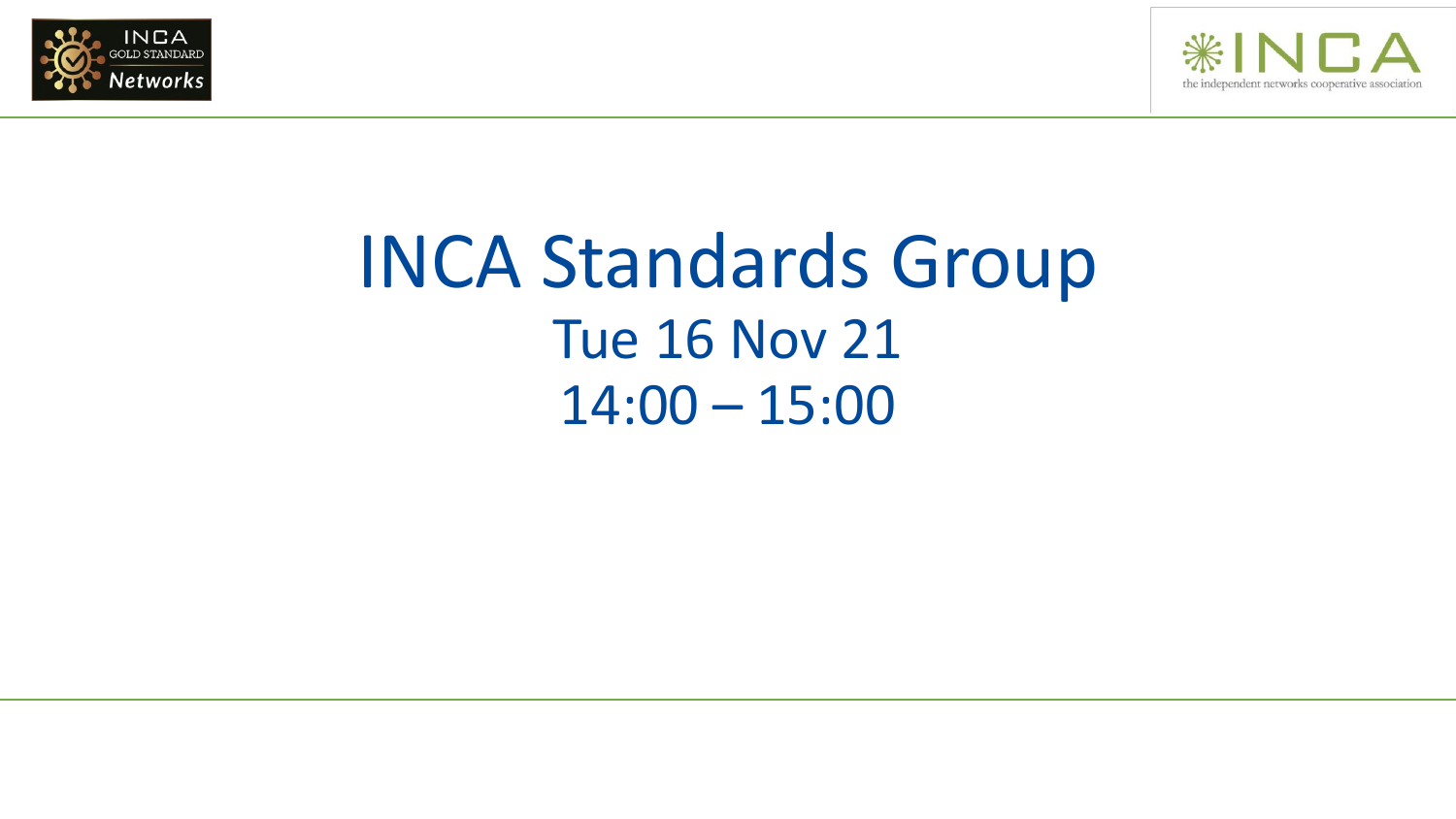





| <b>Time</b> | <b>Item</b>                                       | <b>Who</b>      |
|-------------|---------------------------------------------------|-----------------|
| 14:00       | Intro                                             | Mike throughout |
|             | <b>Chair Appointment: volunteers?</b>             |                 |
|             | Ofcom update: papers, schedule                    |                 |
|             | Tiers vs Tech, Metrics vs Objective: views?       |                 |
|             | Ofcom "Use cases": views?                         |                 |
|             | Add Gigabit-capable to INCA Gold Standard: views? |                 |
|             | Differentiate FTTP / FTTB: views?                 |                 |
| 14:55       | AOB, DONZ 2.30pm Tue 30 Nov 21                    |                 |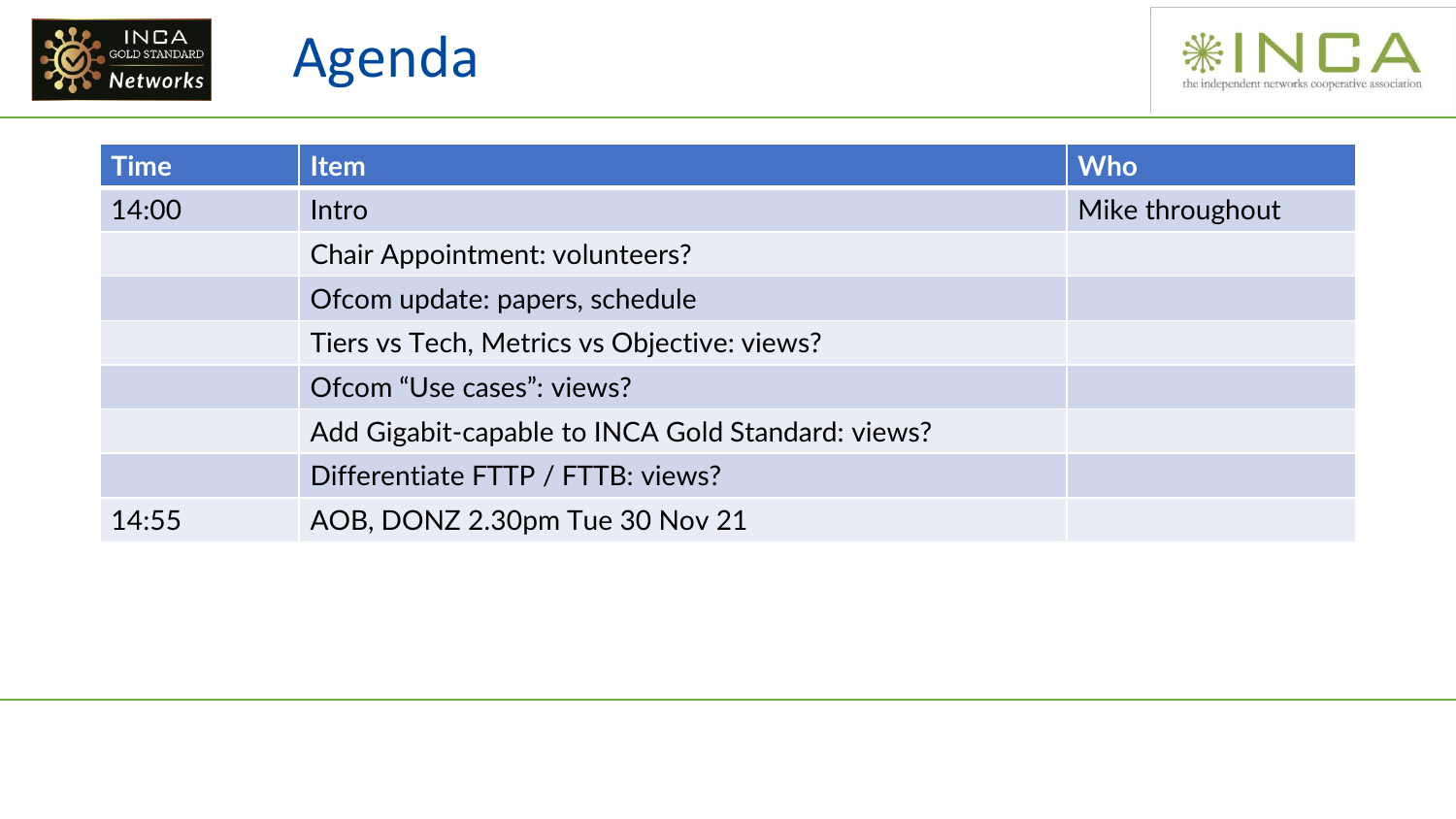



19 Oct 21

Forward schedule [agreed](https://www.inca.coop/inca-standards-group-0)

Ofcom WG2 – Terms of Reference

Attempt to align INCA scheme with eventual Ofcom Code

Info on BSI Kitemark ™ and PAS

Both Ofcom & BSI: "Metric or Objective" = "Tiers vs Tech"

• will they support "Real Fibre" vs "Part Fibre"?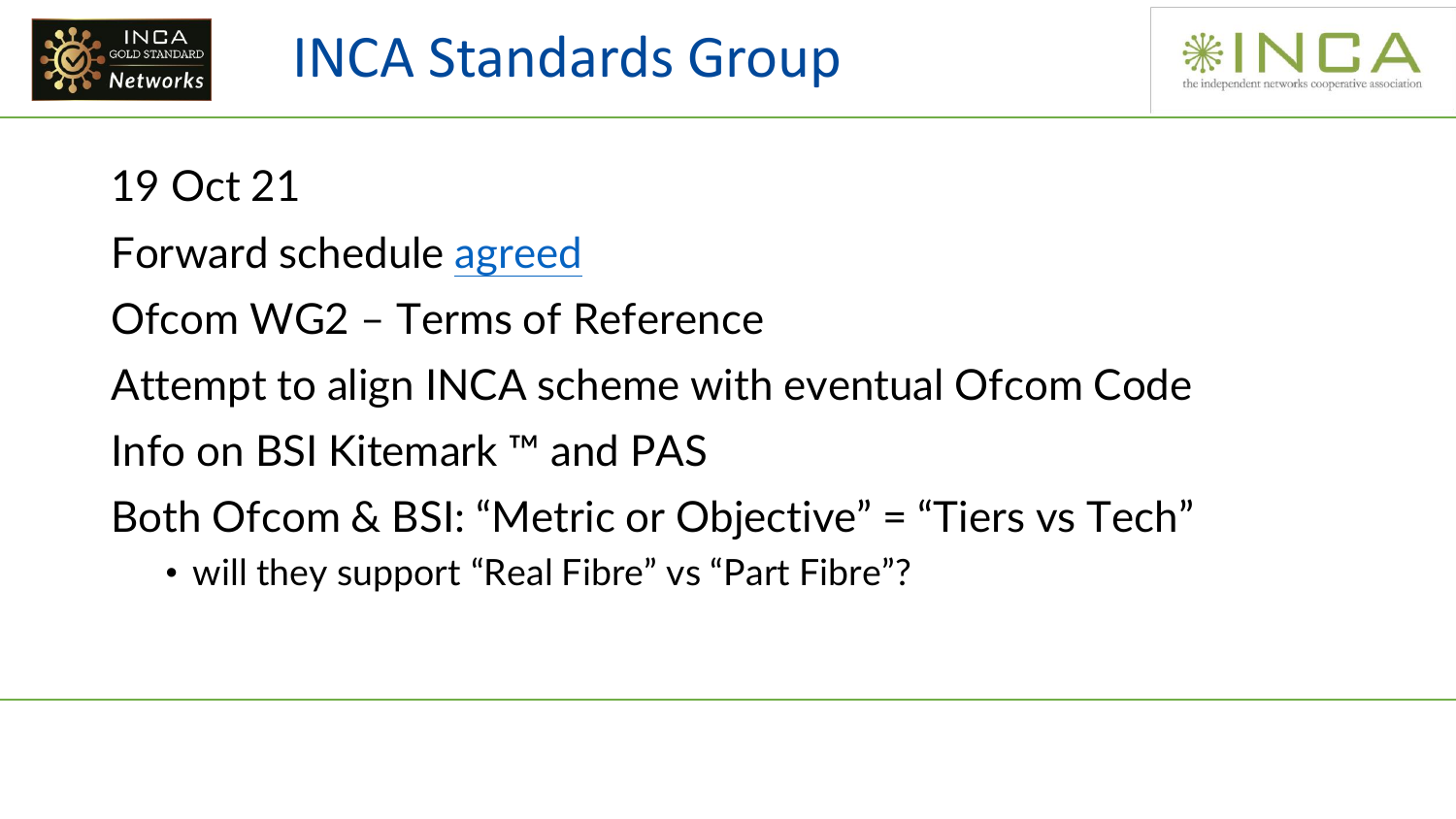



- Volunteers, please, to [malcolm.corbett@inca.coop](mailto:malcolm.corbett@inca.coop)
- INCA Board meeting this week. Thurs 18 Nov.
- Ofcom Standards WG mainly Policy & Regulatory
- Standards and Consumers:
- Technical
- Marketing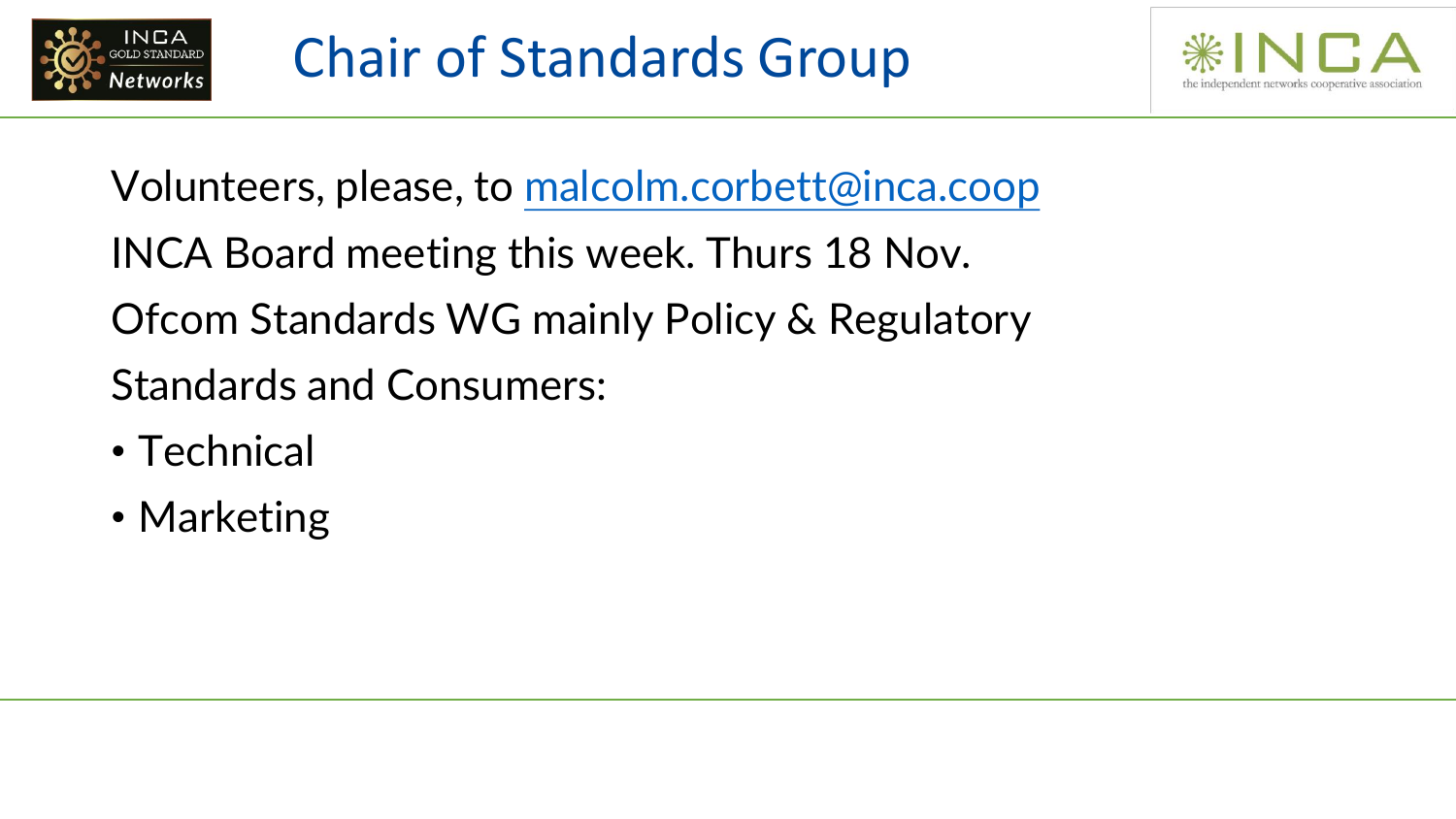

# Ofcom Working Group



"To develop and agree common standards [for consumer information] the WG members will adopt and recommend."

Following the GigaTAG report and in support of enabling gigabit capable connections.

- Regular meetings online
- from now until Feb 22
- could include consumer research
- consulting on proposed common standards "early 22"
- leading to new voluntary Code "mid 22"
- [papers at Ofcom Common Standards WG |](https://www.inca.coop/ofcom-common-standards-wg-0)  INCA
- BT Group
- CityFibre
- Hyperoptic
- Independent Networks Cooperative Association (INCA)
- Internet Services Providers' Association (ISPA)
- Federation of Communication Services (FCS)
- Ofcom
- Openreach
- Plusnet
- Sky
- TalkTalk
- Virgin Media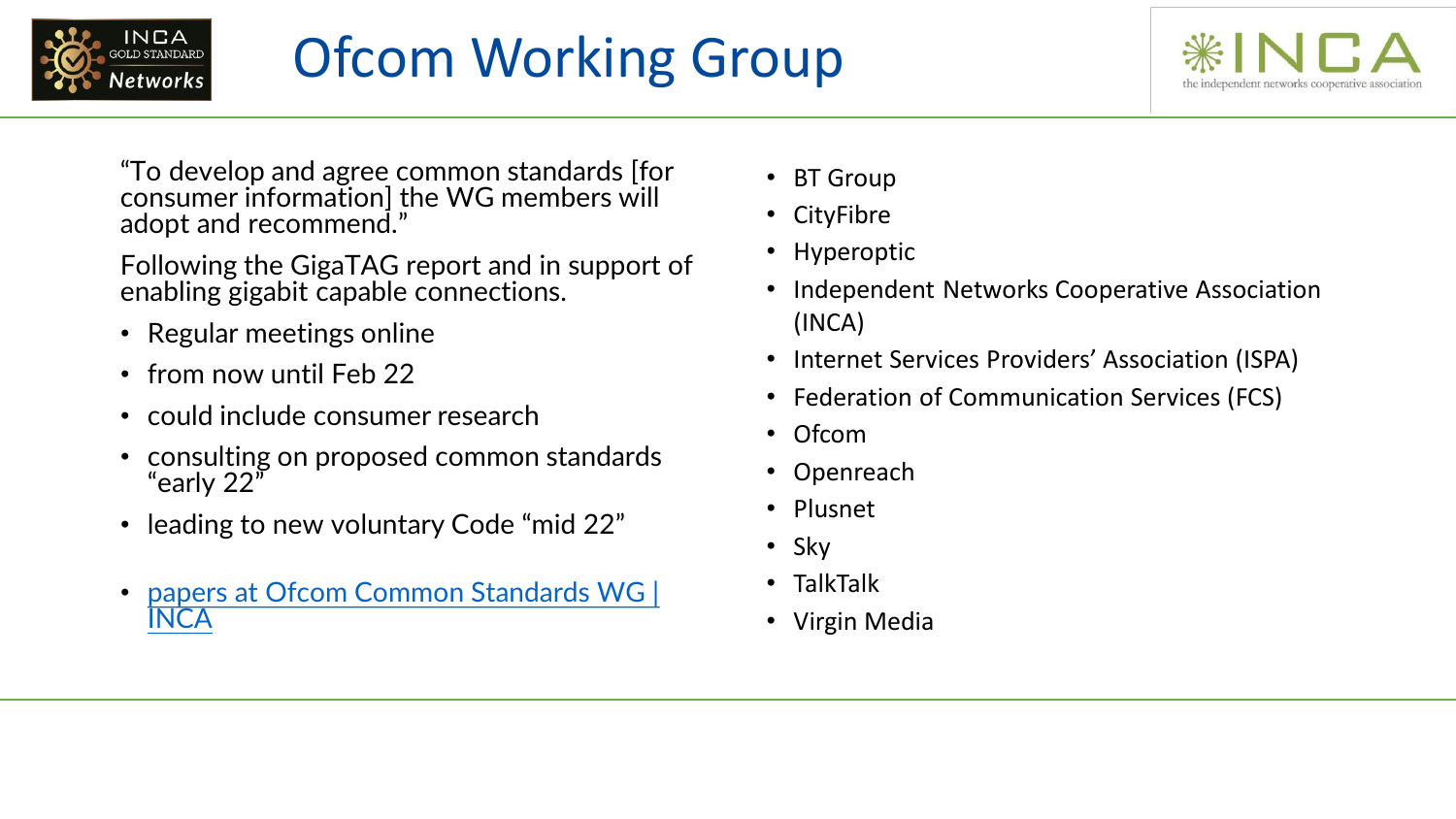



| <b>INCA WG Schedule</b>             | <b>Ofcom WG Schedule</b>      |  |
|-------------------------------------|-------------------------------|--|
| Tue 15 Nov 21 14:00 - 15:00         | Wed 24 Nov 21 14:00 - 16:00   |  |
| Below the subject to Ofcom schedule | Confirmation of below awaited |  |
| Tue 30 Nov 21 14:00 - 15:00         | Wed 8 Dec 21 15:00 - 17:00    |  |
| skip                                | Wed 5 Jan 22 15:00 - 17:00    |  |
| Tue 18 Jan 22 14:00 - 15:00         | Wed 26 Jan 22 15:00 - 17:00   |  |
| Tue 8 Feb 22 14:00 - 15:00          | Wed 16 Feb 22 15:00 - 17:00   |  |

Can we change to 14:30 – 15:30?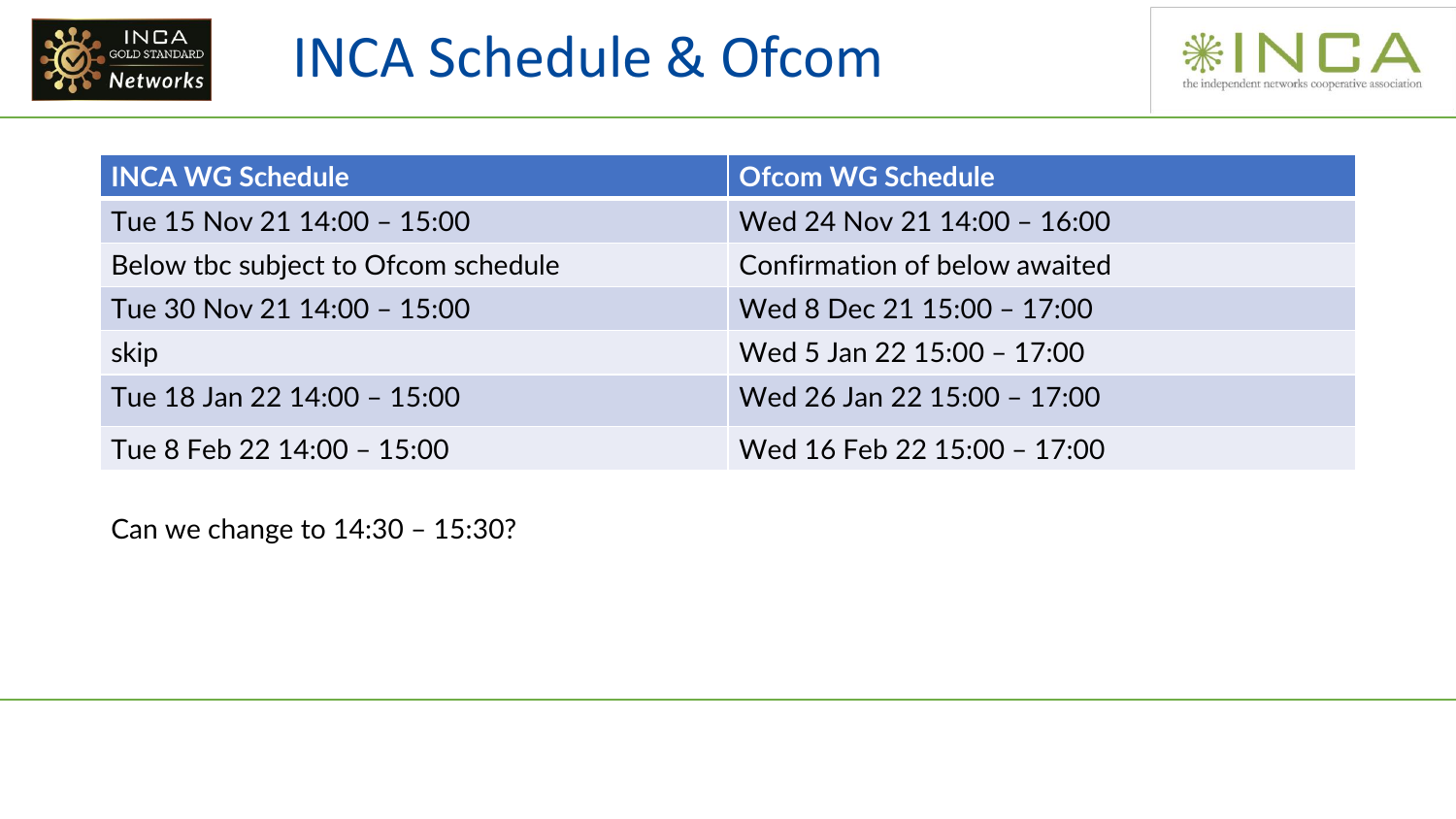



### Fundamental choice

- Tiers based on metrics
	- how to agree measurements for speed, reliability, sustainability? (Approach previously rejected)
- Objective technology has inherent characteristics
	- e.g. Fibre is gigabit-capable (even if service is 100MB), more reliable, upgradable
	- Do you want to market as (e.g.) 5\* vs 4\* based on speed? Or differentiate Full Fibre from Part Fibre?

Do we need a CAMRF?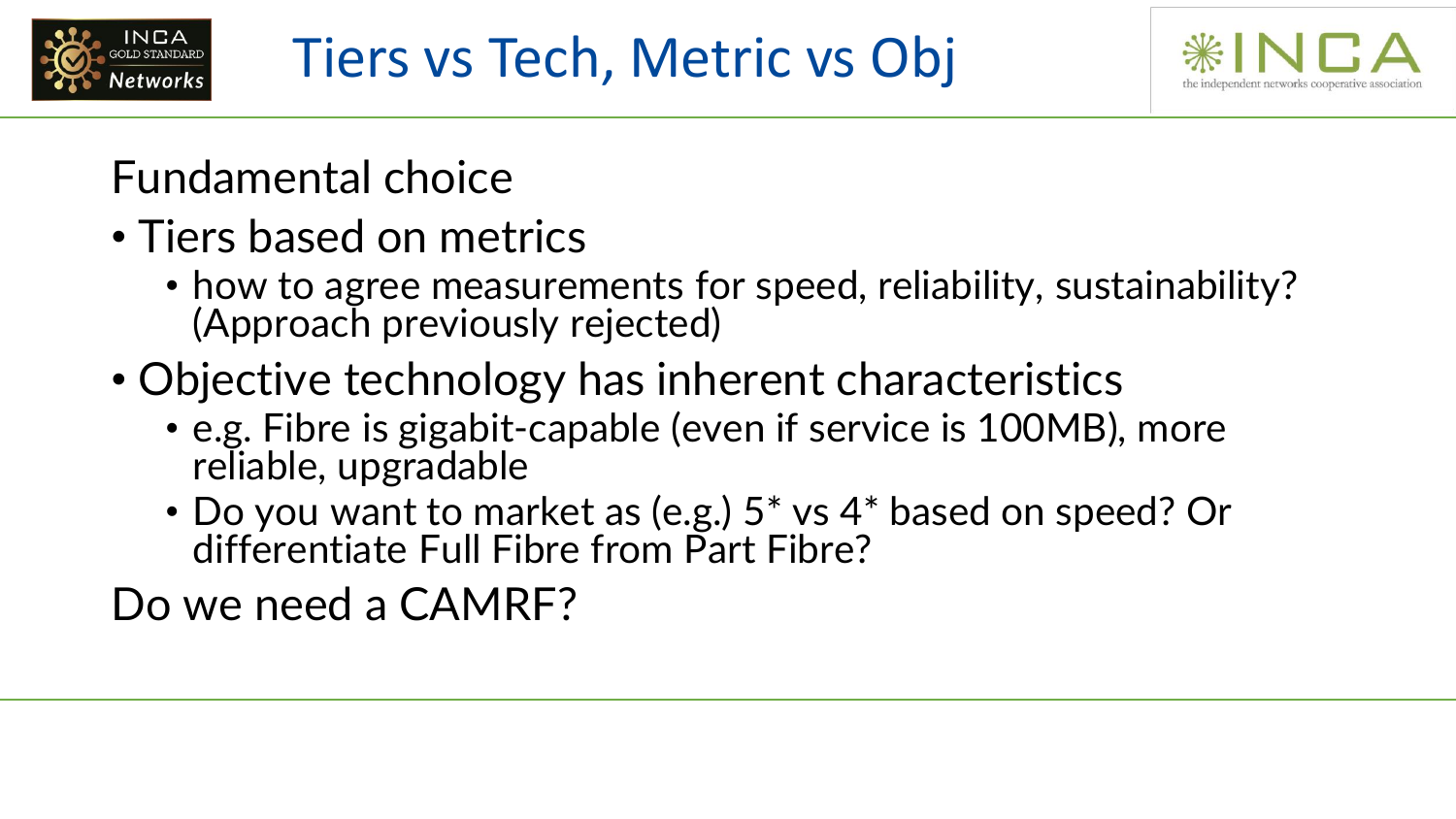



#### Ofcom WG mainly P&R

Use cases intended to communicate benefits of different connections (Tiers or Tech) to consumers to give them a reason to upgrade / adopt Gigabit-capable connections (the policy goal).

- illustrate what different broadband, speeds and technologies can deliver.
	- homeworker, casual browser, broadband hungry
	- browsing, gaming, file-sharing
	- what characteristics to focus on?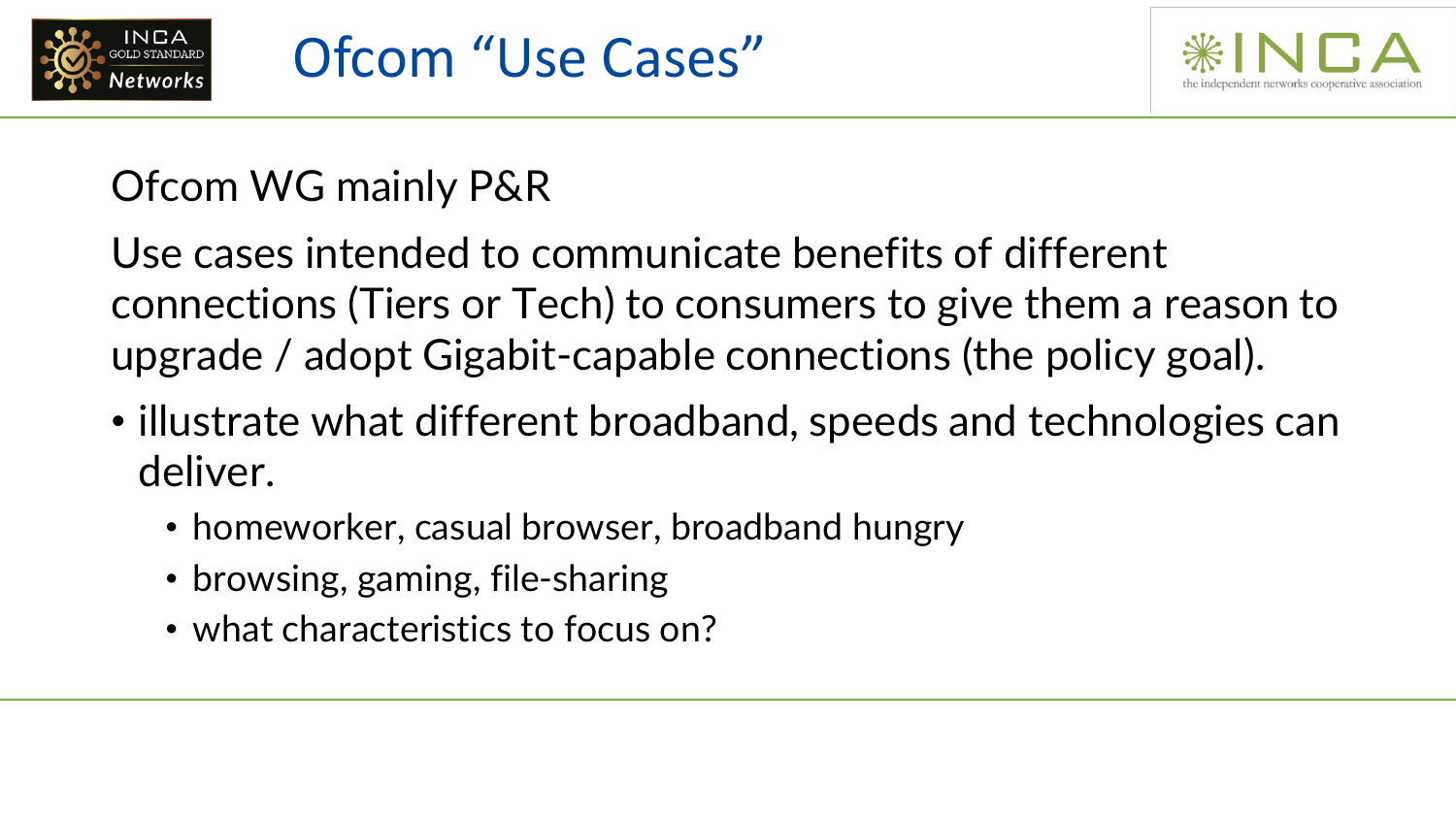

## Gigabit-capable, FTTB/FTTP?



Need to know where depends on where Ofcom WG lands before finalising

#### Gigabit-capable (GigaTAG, BDUK) Gigabit-capable (GigaTAG, BDUK)









Full Fibre



INCA Standard

#### INCA tick version INCA spider version FFTP 1GBps and over INCA Standard **INCA Standard** Fibre Hybrid (eg FTTC) below 1GBps **INCA Standard INCA Standard brid Fibre** connection with no rating INCA Standard **INCA Standard**